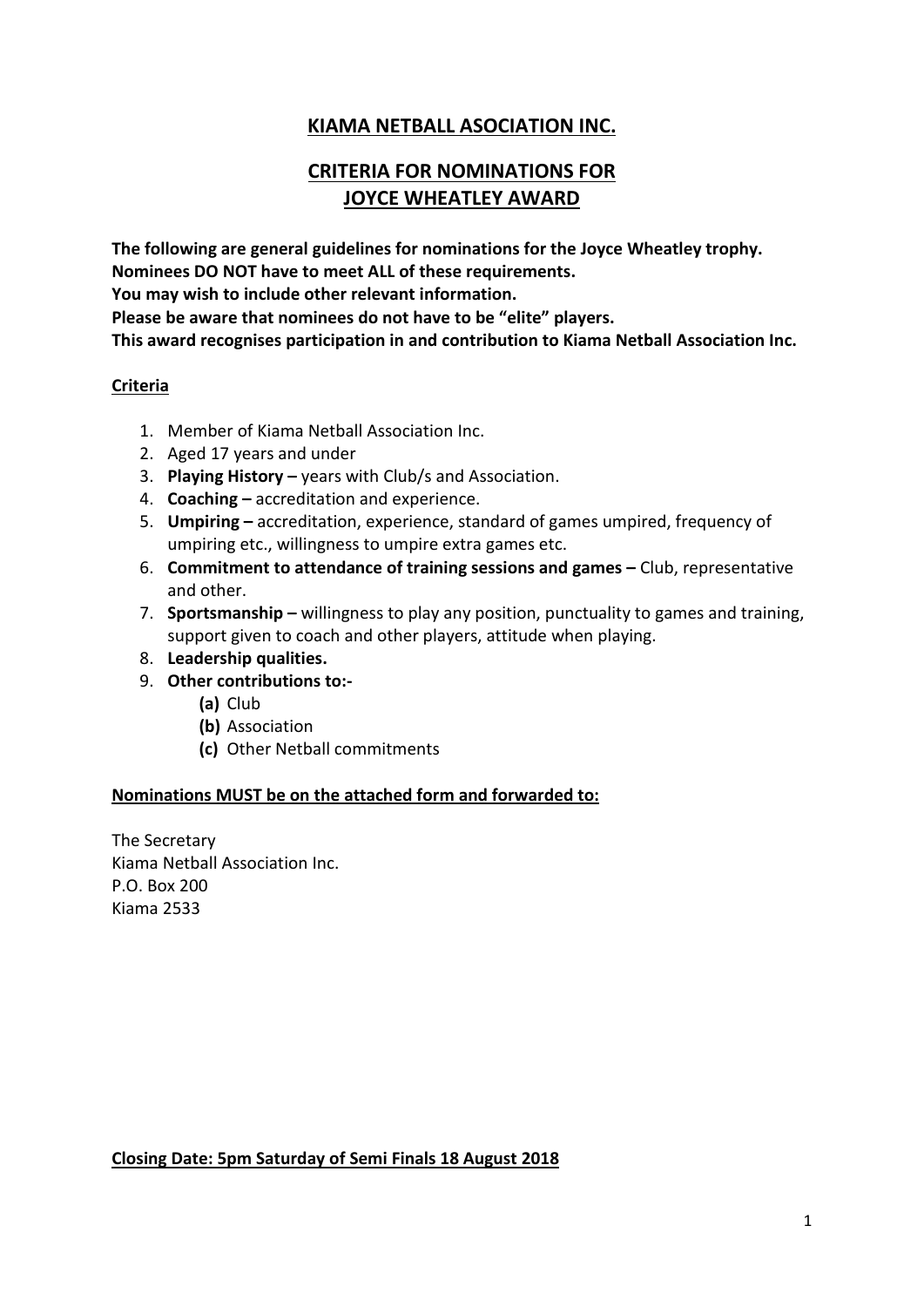### KIAMA NETBALL ASSOCIATION INC.

# **NOMINATION FORM KNA JOYCE WHEATLEY AWARD**

| 2. |                                                                                         |  |  |  |  |
|----|-----------------------------------------------------------------------------------------|--|--|--|--|
|    |                                                                                         |  |  |  |  |
|    | 3. Coaching experience: Level 0/Fundamentals___________ Level 1/Extension________       |  |  |  |  |
|    |                                                                                         |  |  |  |  |
|    |                                                                                         |  |  |  |  |
| 4. | Umpiring experience: Theory (yr. & mark) ______KNA Level 1: _____                       |  |  |  |  |
|    | KNA Level 2: __________NSW Level 1 _____________ Badged____________                     |  |  |  |  |
|    |                                                                                         |  |  |  |  |
|    |                                                                                         |  |  |  |  |
|    | 5. Commitment to attendance at training sessions and games (please specify): __________ |  |  |  |  |
| 6. |                                                                                         |  |  |  |  |
| 7. |                                                                                         |  |  |  |  |